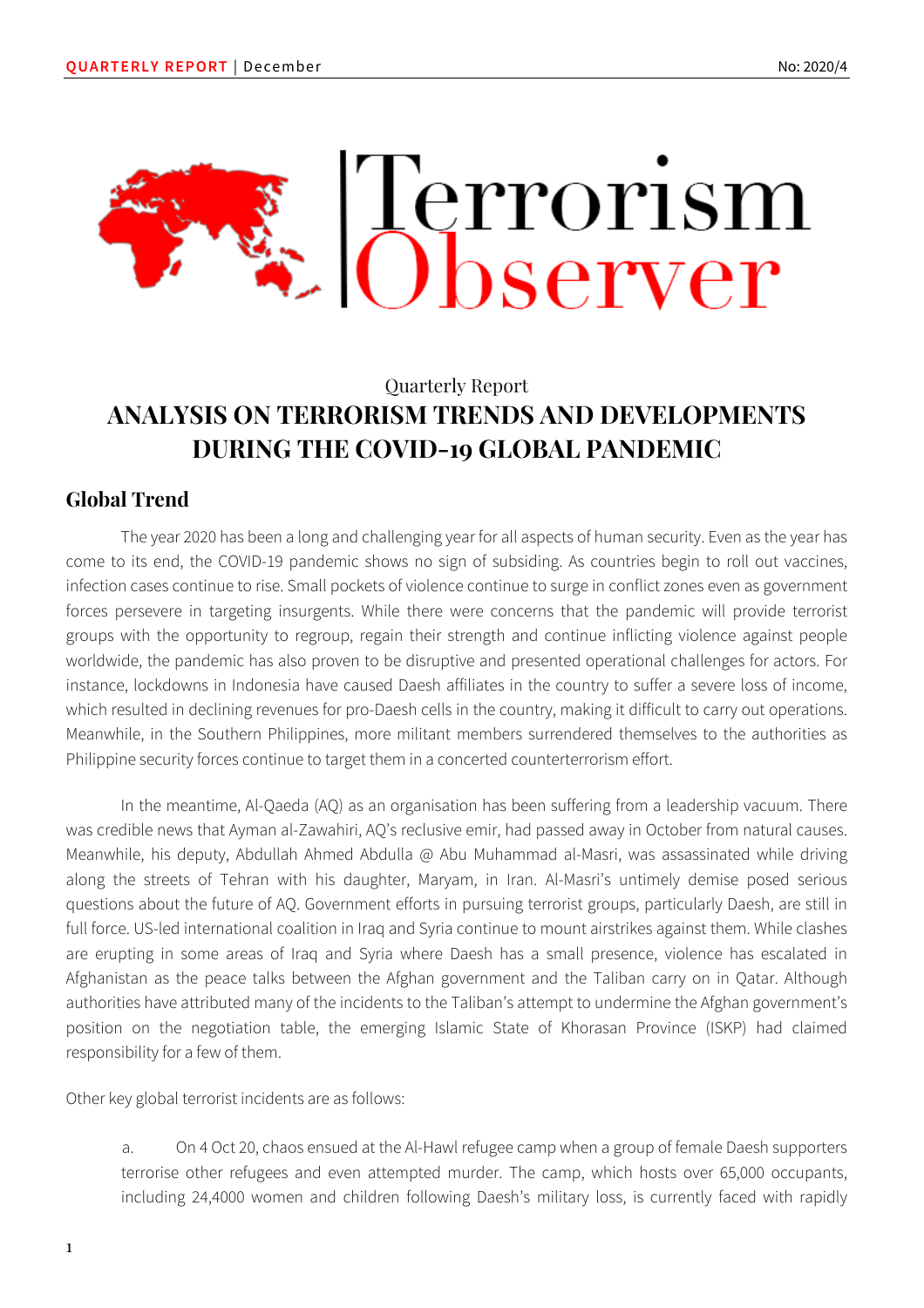

worsening conditions due to overcrowding and foreign countries' reluctance to repatriate their citizens who came to Iraq and Syria as Foreign Terrorist Fighters (FTFs). Violent crimes and breakout attempts are common occurrences. Officials are fearful the camp is transforming into a breeding ground for unmitigated radicalisation.

b. Meanwhile, in Afghanistan, ISKP gunmen stormed Kabul University while the university was hosting a book fair attended by Iran's ambassador to Afghanistan on 2 Nov 20. The siege, which lasted for more than five hours, saw 22 dead and 22 others wounded. Following this, ISKP launched a Vehicle Borne Improvised Explosive Device (VBIED) attack that targeted a police headquarters in Kandahar on 9 Nov 20, resulting in four deaths and 40 injured. On 29 Nov 20, an ISKP suicide-bomber attacked a military base in Ghazni, killing 31 and wounding 24 people. ISKP also launched 10 Katyusha rockets on Hamid Karzai International Airport on 12 Dec 20, killing one and wounding two others.

c. In France, 47-year-old middle school teacher Samuel Paty was killed and beheaded close to College du Bois d'Aulne in Conflans-Sainte-Honorine, Paris on 16 Oct 20. He was murdered for displaying caricatures of the Prophet Muhammad (SAW) published in Charlie Hebdo magazine for a class discussion on freedom of speech. His killer, 18-year-old Abdullakh Anzorov, was shot dead by the police shortly after the attack. Two weeks later, on the morning of 29 Oct 20, three people were slain in a stabbing attack at the Basilica of Notre-Dame de Nice by a Tunisian man, Brahim Aouissaoui, who was shot by the police and taken into custody. Both incidents were attributed to Islamic extremism.

d. On 2 Nov 20, a gunman fired several shots across six locations in the city of Vienna, Austria, killing four and injuring 15 people in the process as the city was about to enter COVID-19 lockdown. The shooter, who was identified as 20-year-old Fezjulai Kujtim with Austrian and Macedonian citizenship, was shot dead by the police responders. Kujtim was wearing a fake explosive belt at the time of the attack. He was previously known to the authorities for attempting to travel to Syria to join Daesh. Following this, he was jailed for 22 months in 2019 and underwent a deradicalisation programme in prison. He was released on parole last December. The efficacy of existing deradicalisation programmes in Europe has raised several questions since the incident.

## **Terrorism Trends in Southeast Asia**

## The Philippines

Significant Abu Sayyaf Group (ASG) related issues are as follows:

a. An Indonesian woman suspected to be a terrorist identified as Rezky Fantasya Rullie @ Cici was arrested by the Armed Forces of the Philippines (AFP) in Jolo on 10 Oct 20. She was detained along with two other women who are Philippines citizen – Inda Nurhaina and Fatima Sinadra Jimlani. Both women are the wives of two ASG sub-leaders, Ben Tatoo and Jahid Jam. Cici herself was the wife of Andi Baso @ Radit, who orchestrated the twin bombing attacks in Jolo last August. Baso was killed a few days later.

b. On 12 Oct 20, eight prisoners, including an ASG member, attacked a prison warden to escape the prison facilities in Barangay Sumagdang, Basilan in the Southern Philippines. During this incident, the warden was killed after the perpetrators seized both of his weapons and shot him. One of the escapees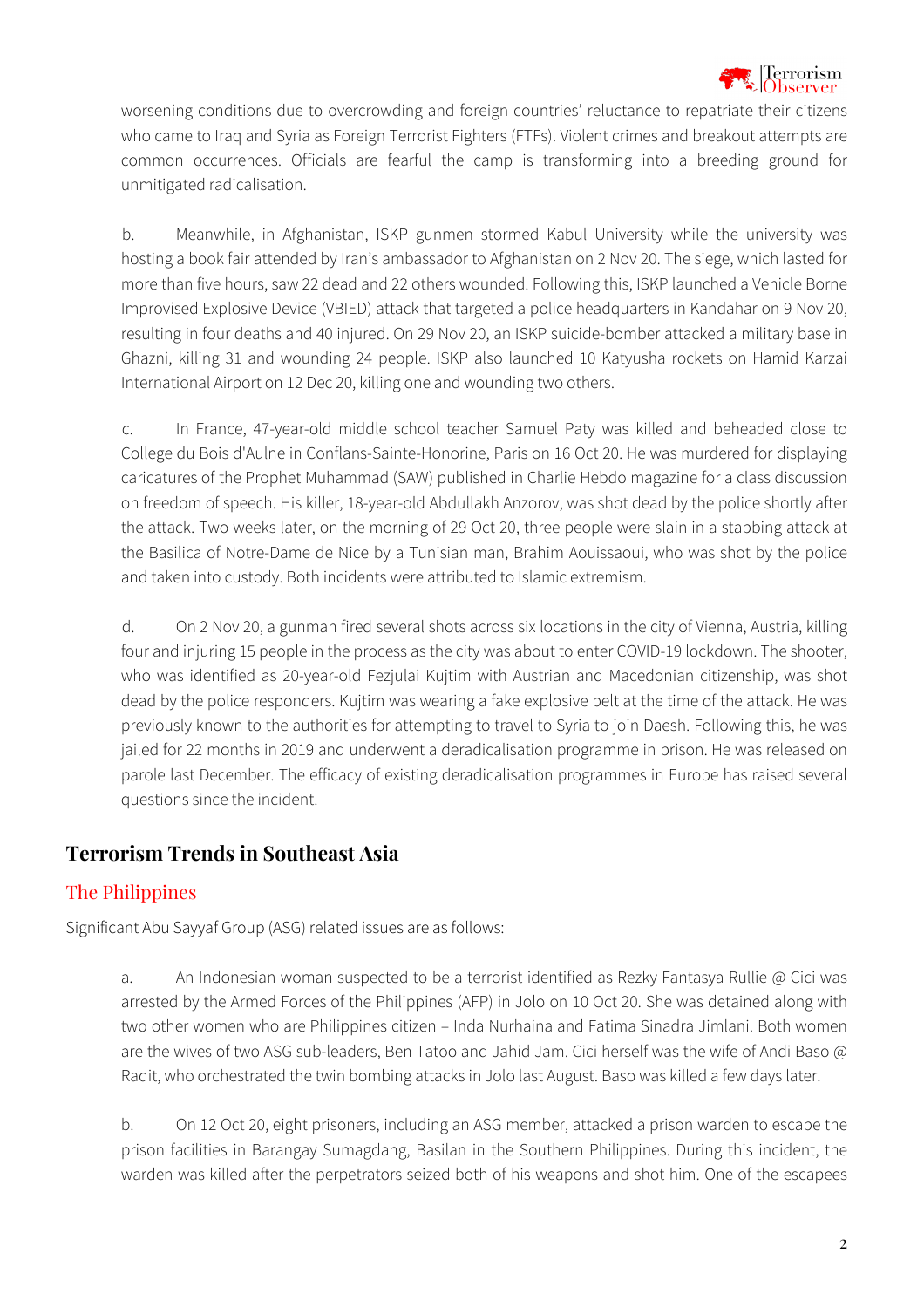

was killed while another was recaptured by police in the ensuing pursuit. The other six managed to flee. All of them were imprisoned for murder, kidnapping and unlawful possession of explosives and weapons.

c. On the same day, the Philippine security forces disclosed that a senior ASG militant known as Furuji Indama was killed along with five other members during a security operation in Zamboanga Sibugay, Mindanao, on 9 Sep 20. Indama, who succeeded Isnilon Hapilon after his death, was amongst the 18 ASG members who were charged for a suicide bombing in Basilan two years ago.

d. On 3 Nov 20, the AFP successfully intercepted the ASG during their planning to carry out kidnapping activities in mainland Mindanao. Seven suspected members of ASG were killed following the encounter at sea. Hatib Hadjan Sawadjaan, one of ASG's top leaders and the designated Daesh emir in Mindanao, was confirmed dead during the clash. Three other deaths were identified as Mannul Sawadjaan, Mujapar Sawadjaan, and Madsmar Sawadjaan. Mannul and Mujapar were cousins of ASG bomb expert Mundi Sawadjaan, who is believed to have masterminded last August's twin-suicide bombing in Jolo, while Madsmar was Mundi's brother. The Jolo attack saw 14 dead and 75 wounded.

e. Two separate clashes involving ASG and the Philippines' Marine Battalion Landing Team 1 occurred in the Barangay Area, Sulu, on 20 Nov 20. Hatib Munap Binda, an ASG subleader who operated in the Sulu towns of Kalingalan Caluang and Panamao, was killed in the first altercation. In a second confrontation one hour later, the Marines encountered another group led by Sansibar Bensio, another ASG subleader active in Panamao. Sansibar's father, Bensio Barahama, was killed during this clash. Both Binda and Bensio were responsible for a series of kidnap-for-ransom (KFR) activities in the area.

f. Thirty-nine members of ASG surrendered to the Philippine security forces in Tawi-Tawi and Sulu. Three of them were followers of the recently deceased ASG's emir, Hatib Hadjan Sawadjaan. Based in Tawi-Tawi, they had participated in high-profile kidnappings and killings of foreign hostages. The remaining 36 were followers of Alhabsi Misaya, an ASG senior member who was killed in a clash with the security forces in 2017 in Sulu.

Significant Daesh related issues are as follows:

a. On 15 Oct 20, it was revealed that the Philippines security forces are running surveillance on religious schools and pesantren in Sulu and Mindanao due to fears that terrorist outfits are targeting these institutions for recruitment. Given that Daesh disseminates narratives through various social media on the Internet, surveillance activities include scrutiny of those platforms' use by at-risk youths. The monitoring effort received support from the Philippines' Department of Education.

b. On 9 Dec 20, a 47-year-old Saudi national, Sulaiman Alsuhibani, was arrested in Cotabato City on suspicion of facilitating Daesh militants' entry from the Middles East into the Philippines. His wife, 36-yearold Norhaya Silongan Lumanggal, was also arrested. Alsuhibani was believed to have acted as a facilitator in cooperation between Daesh and BIFF. During the arrest, the investigators found a home-made explosive along with its components, travel documents and several passports in his home.

On 19 Oct 20, the Philippine armed forces revealed that remnants of Maute members have regrouped under Faharuddin Hadji Satar @ Abu Bakar, who was appointed as the de facto leader of Maute Group. Although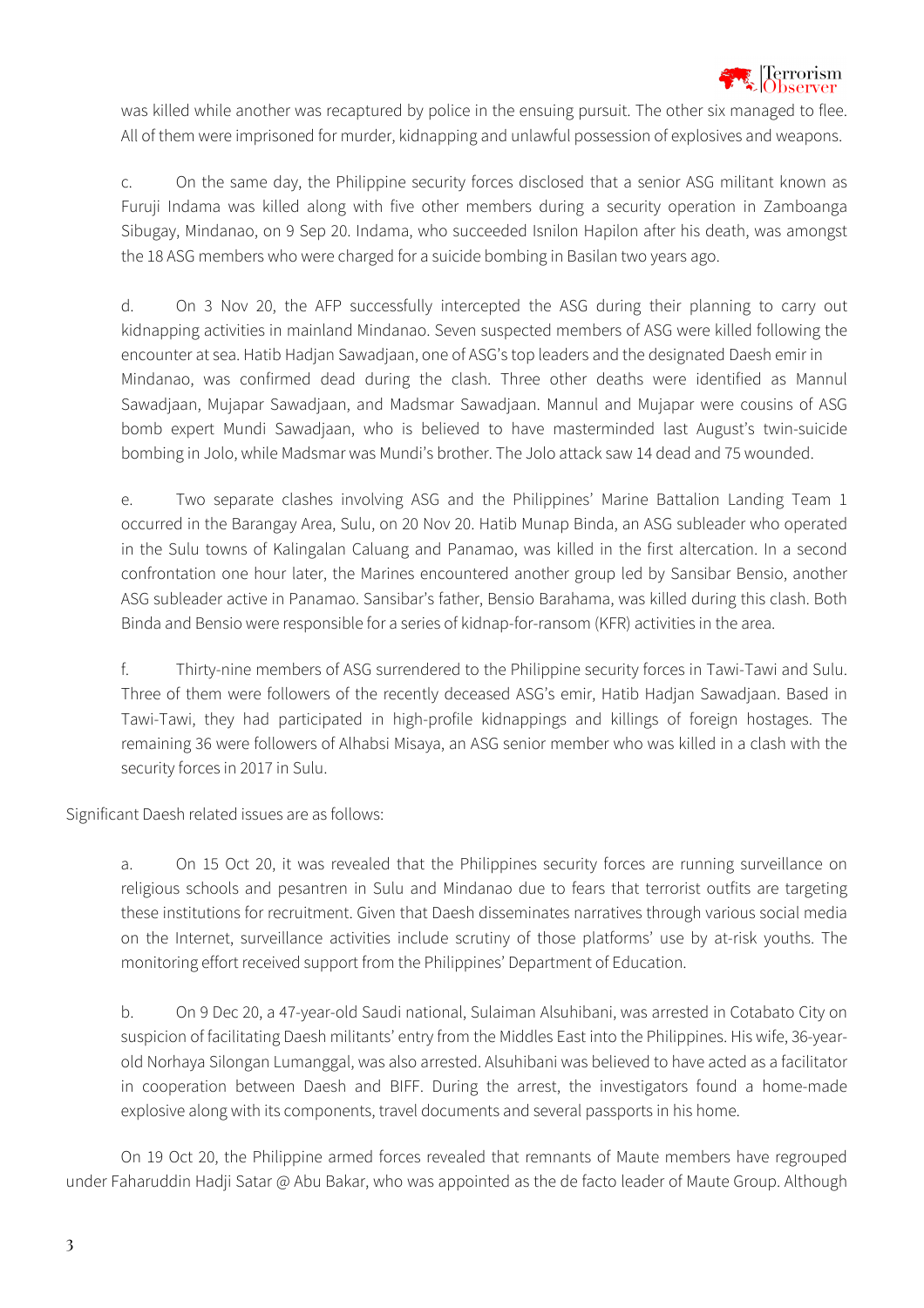

the appointment was unofficial, but the militants in Lanao del Sur already recognised him as their leader to replace Owaida Marohombsar @ Abu Dar, who was killed on 14 Mar 19.

On 3 Dec 20, BIFF orchestrated an attack on a police precinct in Datu Piang Town, Maguindanao. The group also torched a police vehicle before escaping. Following the attack, the Philippine security forces increased security in the area. The attackers were believed to be part of the Daesh-linked Karialan faction, led by a subleader called Motorola.

Until 31 Dec 20, it is estimated that about 347 members of ASG (128), BIFF (184) and Maute (35) combined have surrendered to the Philippine government since the start of 2020. Meanwhile, armed encounters have neutralised some 130 members of ASG (68), BIFF (31) and Maute (31). These surrenders and deaths may indicate that the prolonged military offensive has been effective at weakening the militants and disrupting their terror activities in the southern part of the country.

The Philippine military has been aggressive in targeting ASG in Basilan and Sulu. Some 50 surrendered – most of them were senior members and followers of the late Hatib Hadjan Sawadjaan, Radulan Sahiron, Alhabsi Misaya and Radzamil Jannatul. The latter is believed to be a contender for succeeding Furji Indama as ASG's leader in Basilan. Yet ASG remains resistant and continue to stage kidnappings, including a few operations at sea.

The AFP demonstrated their increasing capacity to counteract ASG activity in the maritime space, particularly in Jolo. The military operations have been effective in sustaining pressure on the Daesh-linked group in the area, which resulted in the deaths of its key senior members, leading to a reduction in their activities. As the group begins to diminish, there is a likelihood that they might seek out new launching points to continue with their illicit activities.

The Datu Piang attack also signalled that the Bangsamoro region's security situation remains fragile and highlights the limitations of the Bangsamoro transition government in preventing violence. The BIFF appears determined to spoil the ongoing peace process by staging low-level attacks in central Mindanao. While threats of terrorism have reduced in the country, the militants will remain persistent in prolonging the violence, and they will continue to evolve. Additionally, Marawi's slow rebuilding process makes it a fertile recruiting ground for the Maute group.

## Indonesia

Significant Jemaah Islamiyah (JI) issues are as follows:

a. Densus 88 arrested four suspected JI members in Bekasi, West Java, on 4 Oct 20. They were believed to be involved in the 2005 Ambon riots, undergoing militant trainings in 2012, travelled to Syria, and other terror-related activities.

b. In October, Densus 88 apprehended a 54-year-old cleric named Ustad Arif who was from Klaten, Central Java. The nondescript man turned out to be the leader of JI for the last eight months, and reportedly has links to sleeper cells in Malaysia.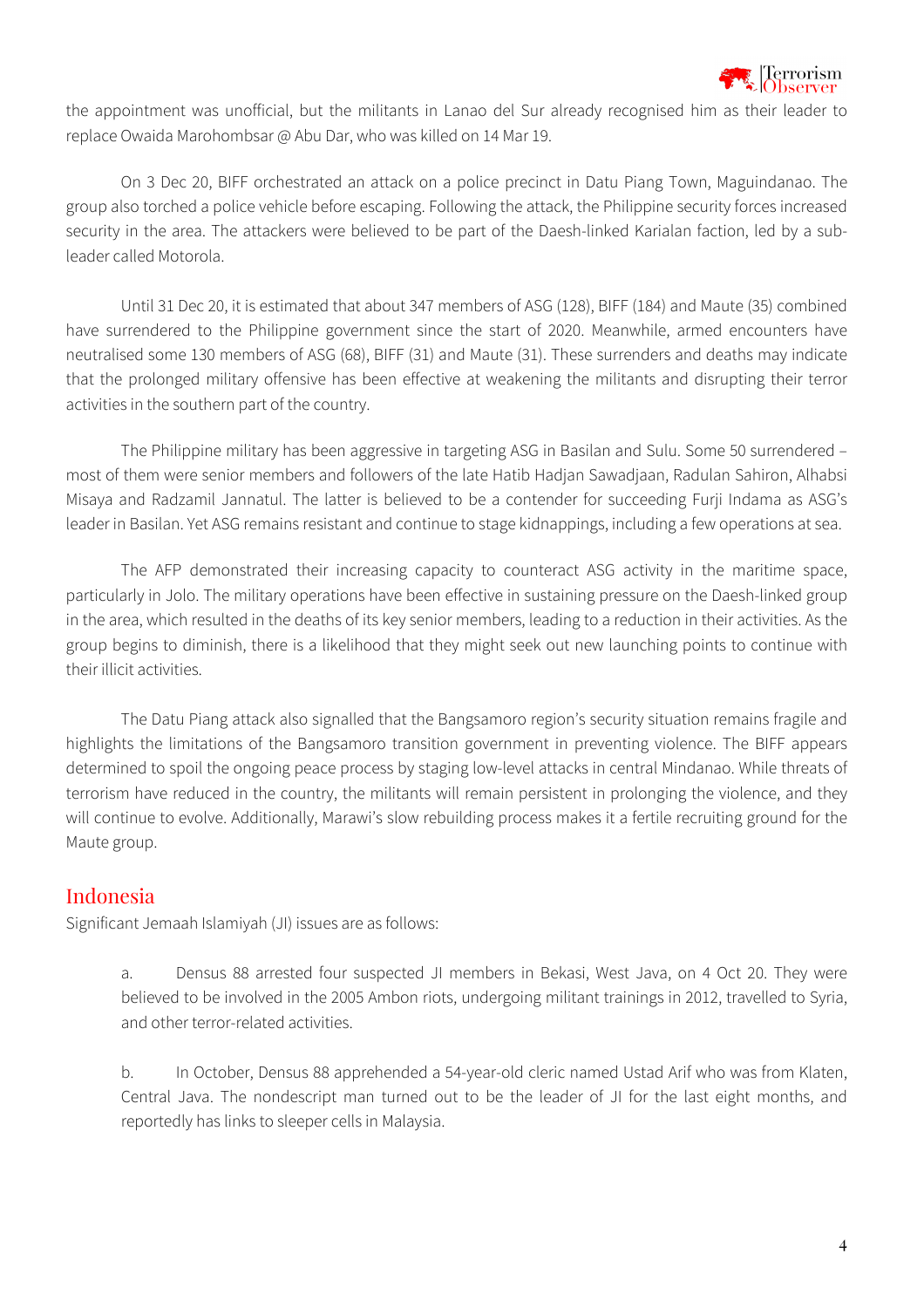

b. In two separate arrests, Densus 88 detained six terror suspects on 6 and 7 Nov 20 in West Sumatra and Batam. Four of them were members of JI's cell, Imarrudin, led by Para Wijayanto. The remaining two were members of Jamaah Anshorut Daulah (JAD). All six men were entrepreneurs and businessmen.

c. Densus 88 captured a high-profile member of JI, Taufik Bulaga @ Upik Lawanga, on 23 Nov 20. Lawanga, wanted in Indonesia since 2006 for terrorism charges, was detained in his home in Lampung, West Java. He reportedly learned to build the explosives for JW Marriot and Ritz-Carlton hotels in Jakarta under the late Dr. Azahari bin Husin, who was believed to be the technical mastermind behind the 2002 Bali bombings.

d. On 2 Dec 20, POLRI revealed that JI had deployed charity boxes at minimarkets in several regions throughout Indonesia to fool unsuspecting shoppers into donating money that would fund the group's terror activities, including sponsoring travel to Syria for training. JI created legal NGOs, charity foundations and orphanages to mask their illicit fundraising for their operations.

e. A 57-year-old JI senior member, Zulkarnaen @ Aris Sumarsono, was arrested in Lampung, West Sumatera on 10 Dec 20. He had received militant training in Afghanistan and played a crucial role in JI's operations and intelligence work. He was involved in the 2002 Bali Bombing and the 2003 JW Marriot Hotel attack.

f. The arrest of Ustad Arif in October and the discovery of his links to Malaysia signals the regeneration of Neo-JI. Despite being nearly eradicated in 2007 when the police arrested over 40 members, including its top leaders, JI had managed to reincarnate itself as Neo-JI since then. Even with all these latest arrests, JI has demonstrated that it has the necessary resilience to continue evolving and will remain to be a relevant threat in this region.

Significant East Indonesia Mujahideen (MIT) issues are as follows:

a. On 31 Oct 20, Indonesia extradited four Uyghur men to China for links with terrorism. The four men were previously arrested in 2015 for entering Indonesia with false travel documents to join East Indonesia Mujahideen (MIT) in Poso. The Jakarta court had sentenced them to imprisonment of six years and a fine amounting IDR100 million (MYR28,267) for the charge. They were deported to their home country after China paid the fine.

b. On 17 Nov 20, two suspected MIT members were shot dead by Densus 88 during Operation Tinombala, a joint police and military task force, in West Desa Bolano, Palu in Sulawesi. The slain men were on a list of wanted people for their involvement in terrorism activities in Sulawesi. Police found a revolver with bullets, two home-made bombs, a GPS, and a compass at the scene.

c. Densus 88 arrested seven terror suspects and seized several weapons from them in Randangan and Buntulia in Pohuwato district, North Sulawesi on 27 Nov 20. It has been speculated that the detainees may be MIT members. Those arrested had been subject to a long-term police surveillance operation.

d. On the same day, the MIT orchestrated an attack against a village in the sleepy Lembantongoa hamlet in Sigi, Central Sulawesi, which caused hundreds of residents to flee their homes. The pro-Daesh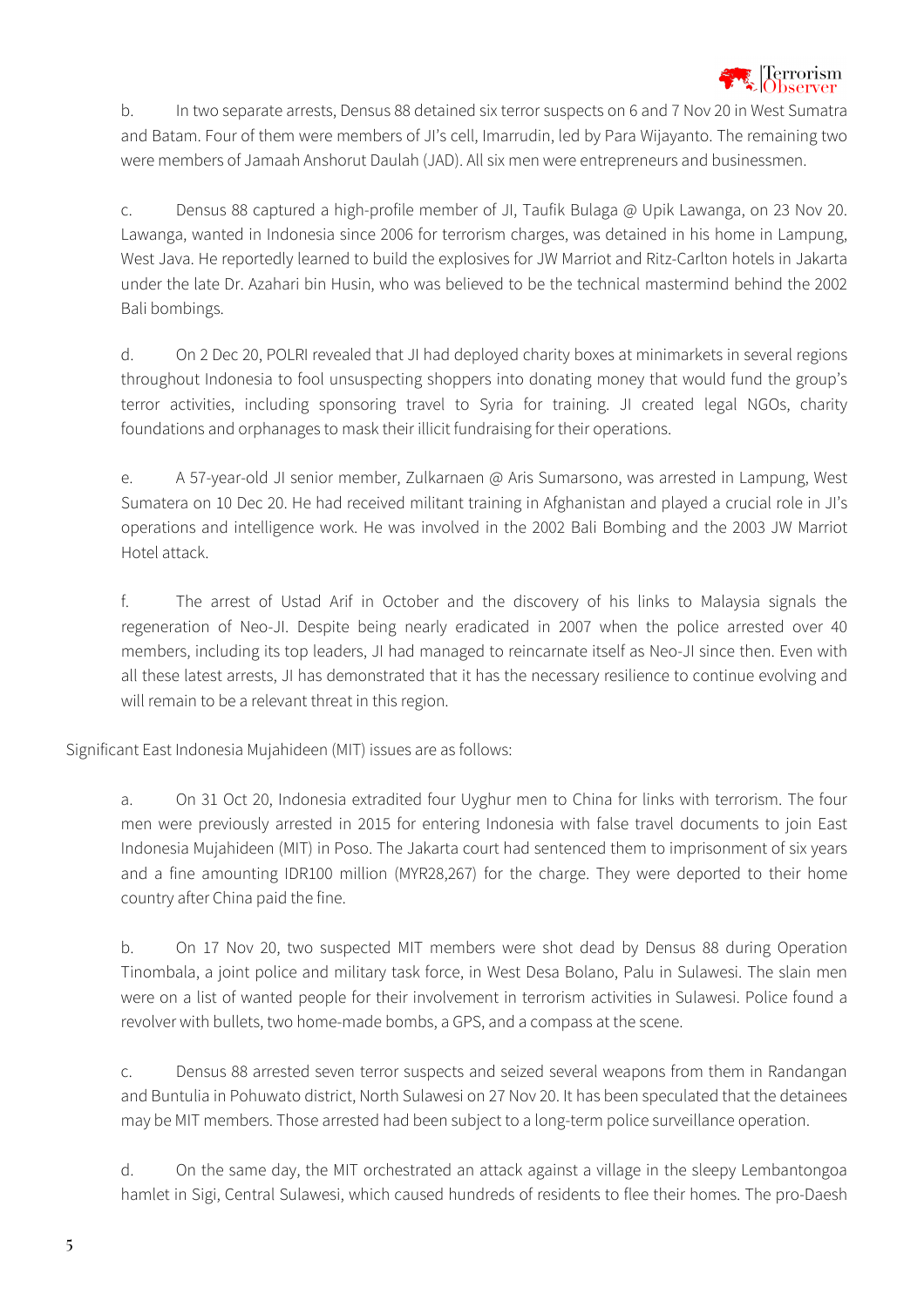

militants torched houses and brutally killed four farmers who were members of the local Salvation Army Church. This latest episode was one of the most violent incidents ever launched by MIT under Ali Kalora's leadership.

On 5 Nov 20, two former members of JI and Al-Qaeda (AQ), Ali Fauzi and Sofyan Tsauri, warned of potential terrorist attacks that target French citizens following the statements made by the French President, Emmanuel Macron, on freedom of speech and the threat of radical Islam. Meanwhile, chief of National Police Commission (Kompolnas) Benny Mamoto predicted that future terrorist attempts would utilise sharp weapons inspired by the France attack. The AQ in the Islamic Maghrib (AQIM) urged their followers to target any individual who disparages the Prophet Muhammad (SAW).

In response to the atrocities committed by MIT in Lembatongoa, the Indonesian National Armed Forces (TNI) deployed 30 more officers drawn from the Indonesian Army and Navy forces to assist with the ongoing Operation Tinombala on 1 Dec 20. The task force which consists of the TNI and the Indonesian National Police (POLRI) is still focused on targeting the MIT leadership, Ali Kalora, in Sulawesi.

The Sigi attack demonstrated MIT's ability to increase operational lethality and group resilience despite sustained counterterrorism pressure amid a pandemic. The attack's motivation should not be simplified as exclusively religious, but more likely driven by vengeance over the killings of two suspected MIT members during Operation Tinombala in the previous week. The Sigi attack also signalled MIT's ability to sow fear to coerce compliance amongst the local population. Although MIT is a small outfit, it is critical to recognise that its resiliency is rooted in the group's narrative that they can control territory in Poso. Therefore, they have the ability to attract outsiders, funding and support from other international terrorist organisations or networks.

On 22 Dec 20, POLRI disclosed their estimation that presently JI has 6000 active cells throughout Indonesia. These cells function as shelters for JI members who are still at large. While JI has not visibly engaged themselves in any recent acts of violence, they should still be seen as a persistent threat in the medium to long term. More importantly, JI's capabilities and relevance should not be underestimated. This year saw Indonesian has fully enforced its 2018-approved counterterrorism law and redoubling their law enforcement efforts against JI. The enforcement of the law has led to the arrest of more than 30 members including their top spiritual leader, top bomb maker and their operations chief, however the group remains lethal. JI has shown that it has greater financial resources, is better organised, and has better educated and better trained members compared to the other terrorist groups in the country. In total, POLRI has arrested 228 suspects in terrorism cases this year.

The Indonesian government signals its commitment to cracking down on Islamist militancy. Nevertheless, they must not be over-confident with their deradicalisation efforts and should re-evaluate their current counterterrorism approaches to better defuse JI and other terrorist organisations' resiliency.

#### Singapore

A 26-year-old Bangladeshi labourer, Ahmed Faysal, was arrested on terrorism-related charges under Singapore's Internal Security Act (ISA) on 2 Nov 20. Faysal, who arrived in Singapore in 2017, became radical after consuming Daesh materials on social media in 2018, which he translated into Bengali for dissemination. He had planned to travel to Syria to join Daesh. In 2019, the suspect had expressed his support for Hayat Tahrir al-Syam (HTS) and donated money to the group. He also expressed his support for AQ and Al-Shabaab. The suspect was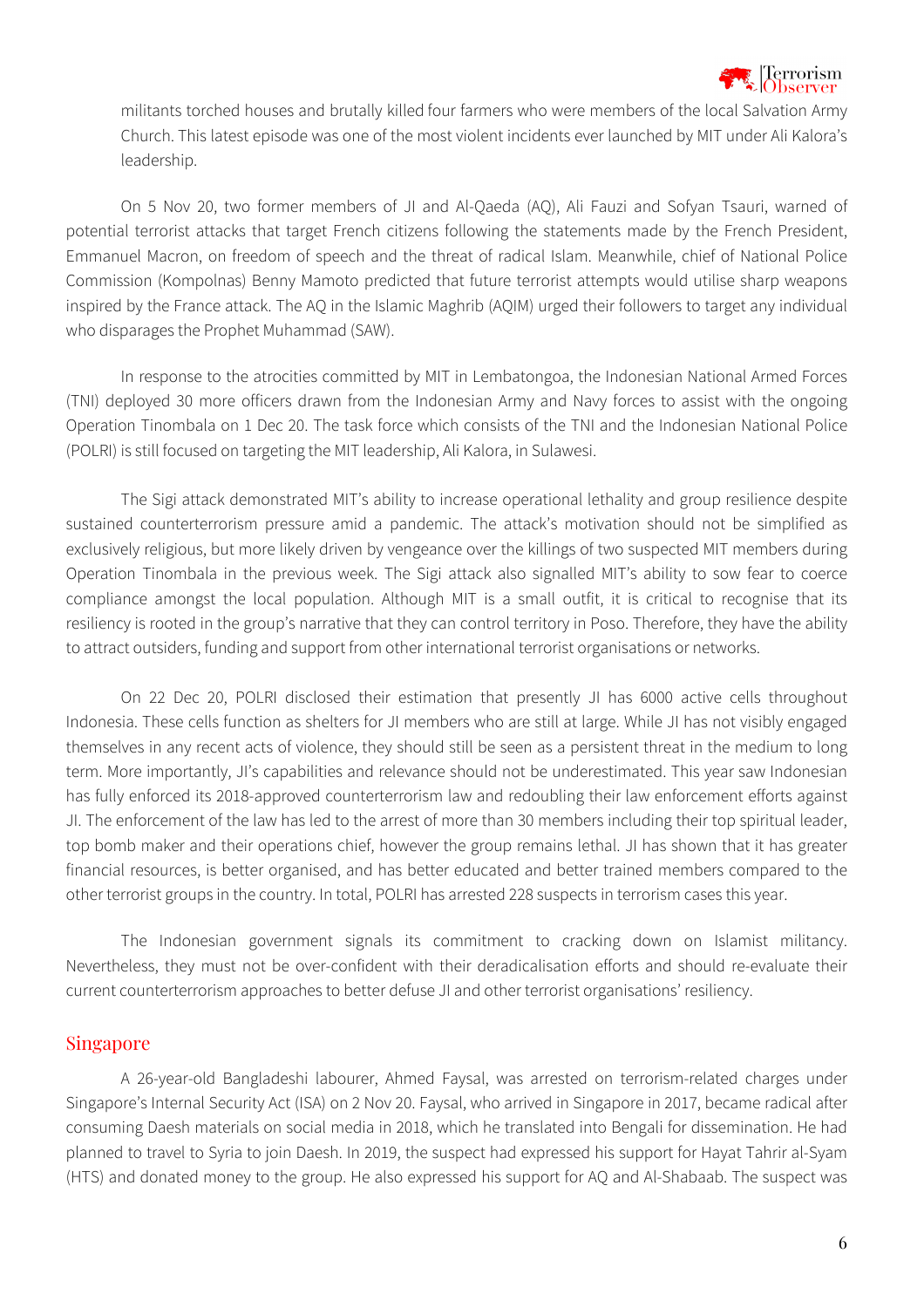

believed to be planning an attack in Bangladesh and had purchased several types of knives online to target authorities in the country.

The arrest showcases Singapore's zero-tolerance response towards any element of terrorism in the country. There is no doubt that Singapore will continue to enforce ISA to neutralise potential threats as the law has continuously produced measurable success in combating terrorism.

#### Malaysia

To date, the total number of terrorism-related arrests since 2013 remains at 533. There have been no arrests made since January through December. The local authorities continue to monitor for any terrorist activities or developments in the country.

Indonesian labourer named Irwanzir pleaded not guilty at the Kuala Lumpur High Court on two charges of unlawful possession of terrorist materials under the Section 130JB(1)(a) of the Penal Code on 21 Oct 20. The first charge involved five videos and 29 Daesh-related images. The second charge involved seven videos and 28 terrorism-related images that were recovered from his mobile telephone. If found guilty, the accused could be jailed up to seven years maximum or fined.

On 30 Nov 20, a 60-year-old man who claimed to be the commander of the Liberation Tigers of Tamil Elam (LTTE) 2.0 was detained by the E8 Division of the Bukit Aman Special Branch. He was arrested for threatening to attack the Royal Malaysian Police (PDRM) and the Ministry of Defence (MOD). The suspect who issued his threats via email to the media also claimed he planned to target Sri Lanka next. In the message, he expressed his intent to kill the Chief of Police, Tan Sri Abdul Hamid Bador. Investigations found that the individual was mentally ill and had no links with the LTTE.

Despite some concerns that adherents of the LTTE are attempting to revive the group on Malaysia's soil, the terrorism threat level remains moderate. The combination of Movement Controlled Order (MCO) during the year along with strict entry restrictions into the country due to the ongoing pandemic has stifled potential terrorist activities and movements across borders. Malaysia continues to demonstrate commitment in combating terrorism and exercising existing counterterrorism laws in defusing any elements of terror.

#### **The Lessons Learned**

The on-going counter-terrorism operations in Iraq and Syria have also seemingly reduced the impact of Daesh-related terrorism worldwide as governments involved continue to target prominent violent groups such as Daesh, Taliban and AQ. Afghanistan soon will have to contend with the emerging ISKP in its horizon, a Daesh affiliate with a potential to pressure the Taliban and the government. A shift in narratives must be expected even as the threat landscape begins to show signs of changing. The imminent withdrawal of US troops from the Middle East and Afghanistan suggests that the threat of violent Islamist terrorism will not subside. Multiple ongoing insurgencies fuel the terror; therefore, governments must be focused and proactive in eliminating these threats.

Religious extremism remains the main driver of political violence in the Philippines and Indonesia. ASG, which is also recognised as the Islamic State of East Asia Province, was responsible for this year's deadliest incident in the Philippines which saw twin bomb attacks detonated in Jolo, in the southern Philippines province Sulu, killing 14 people and wounding 25 others. Even as the Philippines security forces are actively carrying out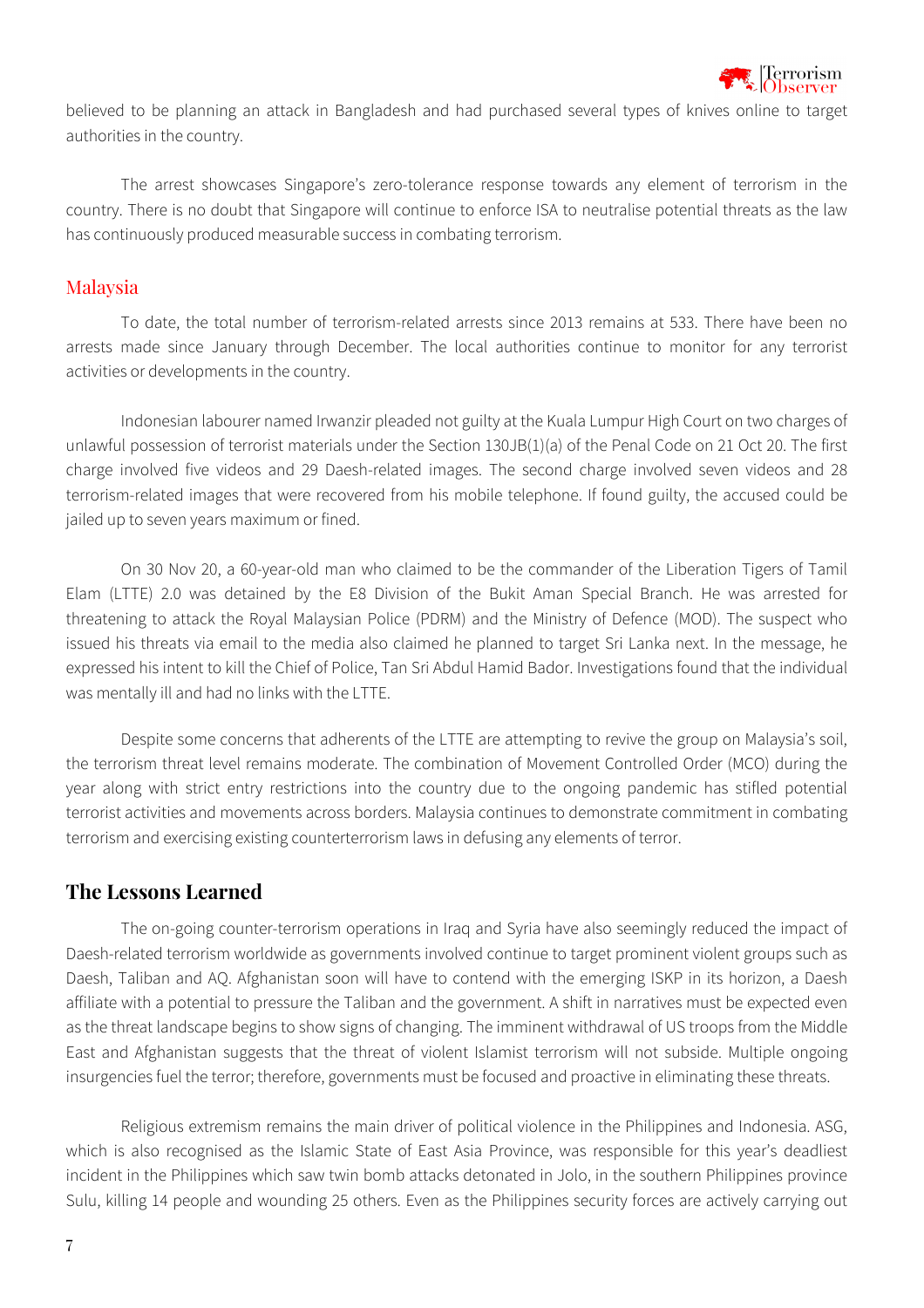

anti-terrorism operations throughout the south of the country, Daesh-affiliated radical groups are still active in recruiting and training new members to carry out more operations and launch attacks.

Since the collapse of Daesh's caliphate in 2017, many predicted that the terrorist organisation would attempt to rebuild in Southeast Asia. The concentrated terrorist activities in the Southern Philippines makes it the leading candidate. Additionally, the COVID-19 health crisis was expected to provide terrorist groups with an opportunity to regroup, plot attacks, drive narratives that encourage divisiveness and increase recruitment. This turned out not to be the case as the pandemic and quarantine lockdowns not only encumbered their operations, they also impeded their revenue streams as seen in Indonesia. Furthermore, Indonesia's recently revised antiterrorism law has curtailed the threat at local level. The updated anti-terror Bill provides law enforcement broad powers to make pre-emptive arrests on suspicion of terrorism and enables longer detention. In contrast, following the wake of the Marawi siege in 2017, the Philippines heavily emphasised military actions in their counterterrorism effort against domestic threats. However, in the long run, this strategy may prove to be limiting without being complemented by an extensive soft approach to address local grievances.

Despite the pandemic's challenges, some groups have proven to be capable and resilient in meeting these obstacles. For instance, MIT demonstrated its ability to be adaptable by expanding its operational lethality during difficult times. Other groups struggle, such as BIFF and ASG in the Philippines, which saw many of their members deserting them following leadership decapitations and sustained government counterterrorism pressure through aggressive military operations. While much of the terrorist activities in Southeast Asia remain centred in the Southern Philippines and Indonesia, Malaysia must stay vigilant for any signs of diffusion of violence across borders. Although terrorism in Indonesia and the Philippines are largely homegrown, Malaysia should learn from their efforts and be watchful for any attempts to appeal for support, participation, or financial aid through surreptitious means from Malaysian citizens.

The valuable lesson to be learned from 2020 is that the pandemic can pose operational challenges for some violent actors and force them to fall back. However, other groups can still adapt and develop their operational lethality. While military operations effective in counterterrorism campaigns; however, the whole-ofgovernment and whole-of-society approach are always essential in complementing them. The Vienna attack was an important lesson for all the governments to ensure constant and consistent evaluation of deradicalisation programmes to ensure its effectiveness and transparency. Equally, as the JI charity box scandal has shown, terrorists and insurgents are very adept at identifying security gaps to exploit. Financial aid proves to be a vital lifeline for them that must be disrupted. Nevertheless, defeating terrorists through military action appears to be effective. As a result, according to the latest report by the Global Terrorism Index, the number of fatalities caused by Daesh are at the lowest since 2013. Even so, countries are still struggling with the repatriation of their nationals who went to Syria to become FTF for Daesh. However, the military alone cannot subdue terrorism. Governments must explore other options and continue to assess and re-evaluate existing deradicalisation, rehabilitation and community engagement programmes to identify areas that require improvements.